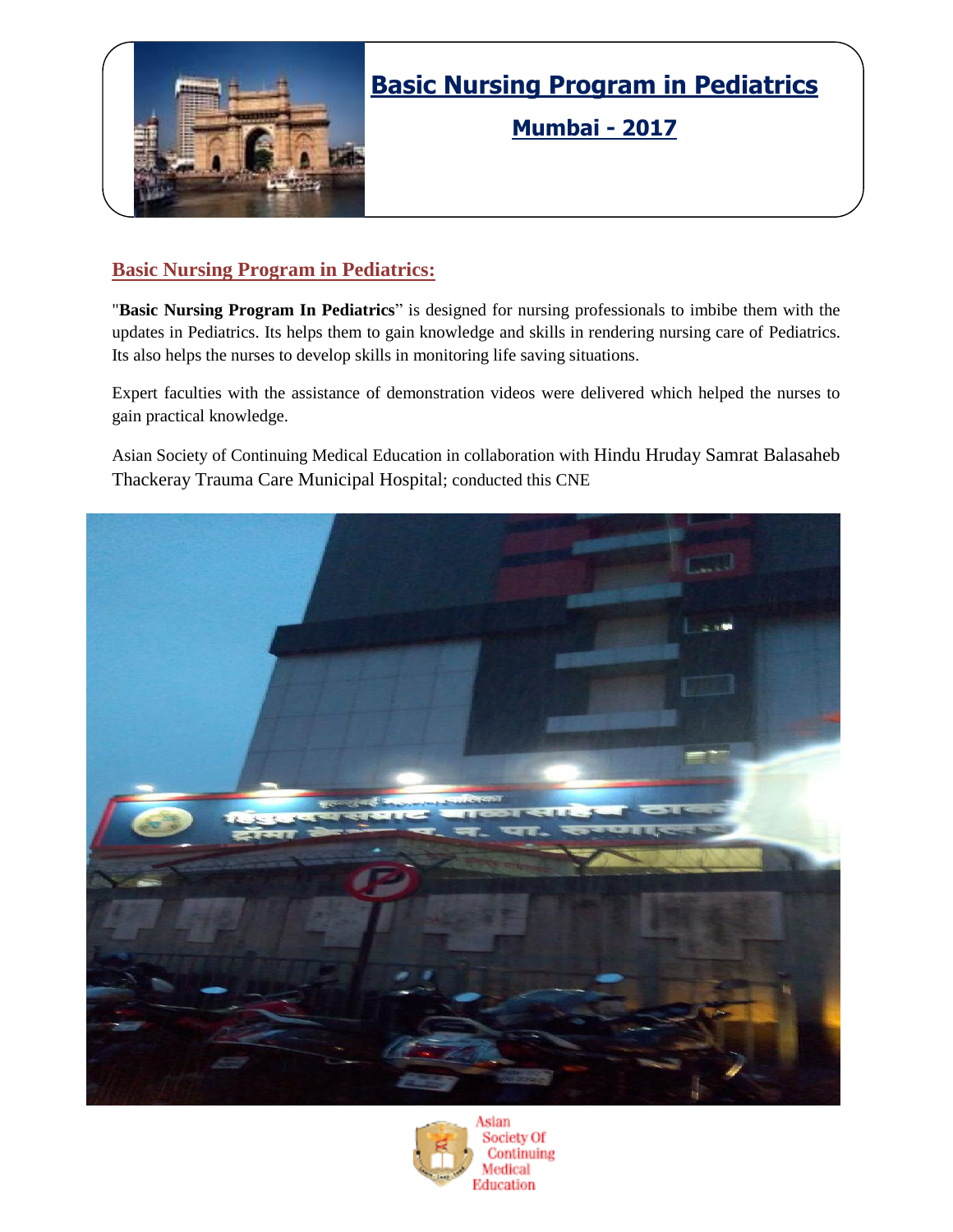# **CNE – Basic Nursing Program in Pediatrics**

**Date:** July 20<sup>th</sup>, 2017

**Venue and Place:** Hindu Hruday Samrat Balasaheb Thackeray Trauma Care Municipal Hospital, Mumbai, Maharashtra, India.

**Total Attendees:** 201

#### **Speaker's Names:**

- 1. Ms. Shweta Rasaria
- 2. Ms. Beena Bhatia

#### **Talk and Case Discussion:**

- 1. Neonates, Infants and Toddlers
- 2. Pre- Schoolers
- 3. School- Age Children
- 4. Adolescents

#### **Feedback from Participants:**

- 1. Video presentation, demonstration was very helpful to me to revise my knowledge
- 2. Classes were very good and will be helpful in our daily care of the patients.

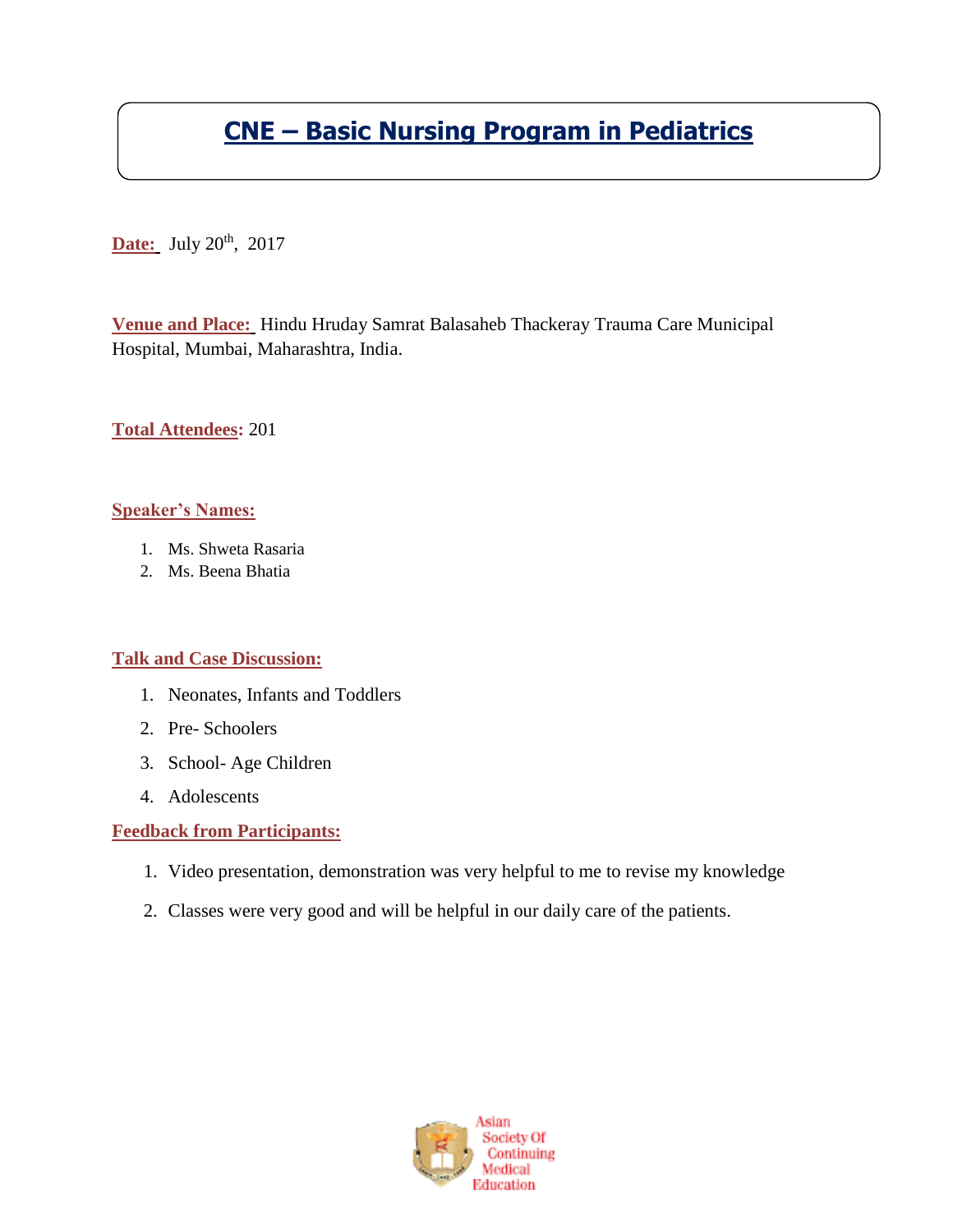# **CNE – Basic Nursing Program in Pediatrics**